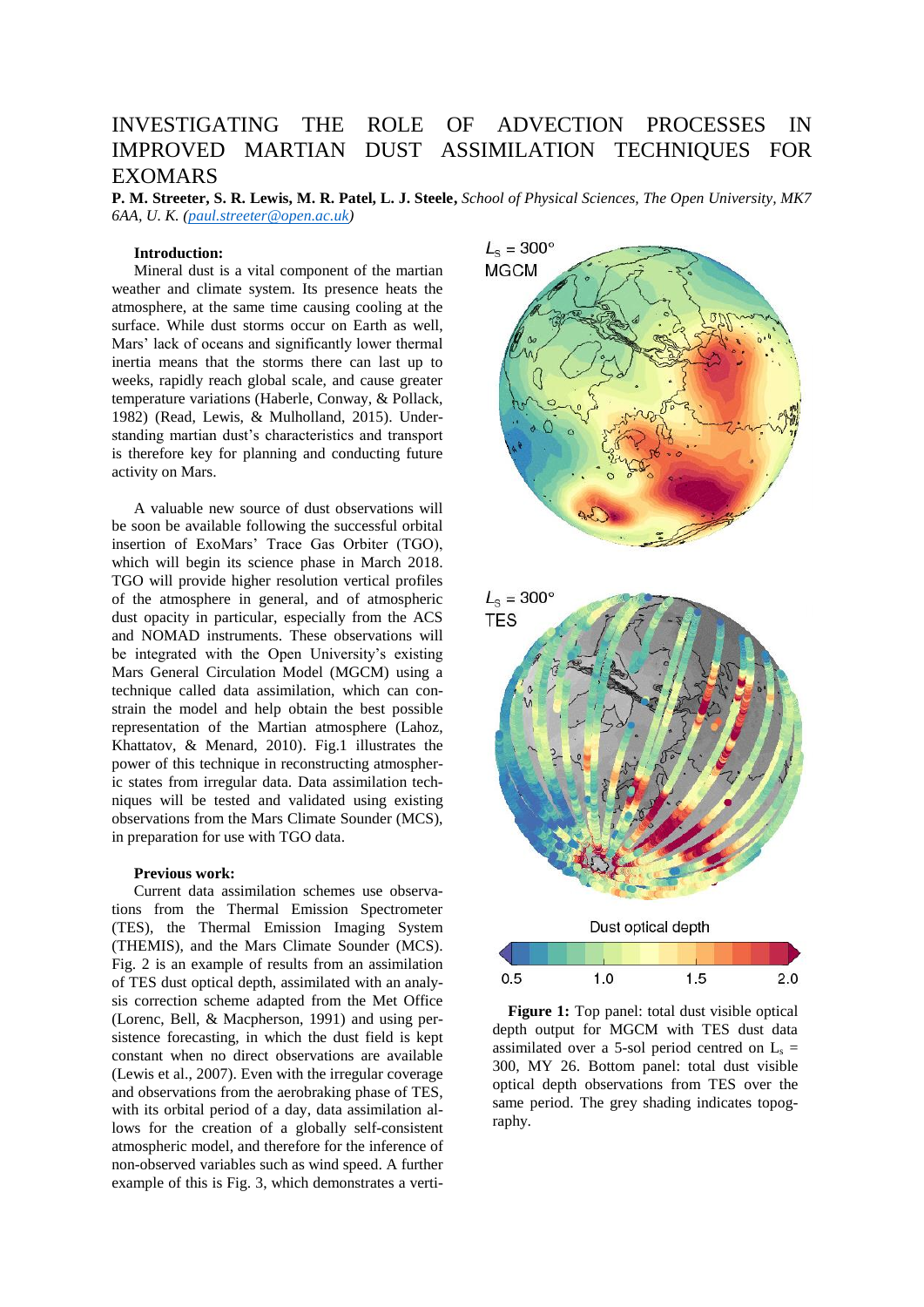

0.0 0.2 0.4 0.6 0.8 1.0 1.2 1.4 1.6 1.8 2.0 2.2 2.4 2.6 2.8 Visible Opacity at 610Pa

**Figure 2:** Total dust visible optical depth from the model assimilation, normalized to 610 Pa to remove topographic effects, for a sequence surrounding the onset and decay of the Noachis dust storm. Reading from upper left to lower right the intervals between the plots are 4, 4, 4, 4 and 12 sols. The plots are polar stereographic with the south pole at the centre, the equator at the edge, the prime meridian pointing upward and a grid spacing of 15 in latitude and 30 in longitude. (Lewis et al., 2007)

cal dust profile constructed by allowing dust transport in the MGCM but scaling the results to match total dust visible optical depths observed by TES and THEMIS. While TES/THEMIS data itself only gives a patchwork of total dust opacities, using the data to constrain dust transport can reproduce some important features of the Martian climate; for example, the collar of low dust density at approximately 60 degrees latitude matches where the south to north meridional circulation descends to the surface (Read, Lewis, and Mullholland, 2015).

While valuable, TES observations have limitations in the vertical which restrict the use of more realistic dust transport schemes. Currently, only MCS conducts significant limb observations from which vertical profiles can be reconstructed, but they often lack valid values for dust opacity near the Martian surface (Montabone et al., 2015). This relative paucity of vertical dust distribution measurements contributes to the fact that most assimilation schemes and dust scenarios are 2D only, working with the horizontal distribution of column dust optical depth (CDOD) and using the standard Conrath distribution to model vertical opacity, which assumes well-mixed dust (Conrath, 1975). However, observations from TES and MCS have confirmed the existence of discrete dust layers of enhanced opacity, suggesting that the well-mixed assumption does not necessarily hold (Guzewich at al., 2013).

In addition, to date dust advection has been treated simply in attempts to assimilate Martian data. For example, the current Mars Analysis Correction Data Assimilation Database (MACDA), as well as analytically prescribing vertical dust distribution, does not use the MGCM's ability to lift and transport dust to assimilate observations. Instead, it uses a persistence forecasting approach for the dust field (Montabone et al., 2014). Montabone et al.'s 2015 dust climatology uses spatial kriging with a time-dependence to represent possible dust motion during delays between observation times, but likewise does not include a dust transport model (Montabone et al., 2015). Greybush et al. conducted a an ensemble-based reanalysis of TES thermal profile data, but using a dust field prescribed to vary seasonally rather than by fully assimislating dust opacities from TES (Greybush et al., 2012). Navarro et al. successfully reproduced detached dust layers without relying on the Conrath assumption; however, dust distributions were estimated by assimilating thermal profile observations (Navarro et al., 2014).

#### **Proposed work:**

Some work has already been done by Ruan et al. using 2-D data assimilation with full transport of the dust mass mixing ratio, yielding improved representation of the top of the atmospheric dust layer (Ruan, Montabone, Read, & Lewis, 2012). Further work by Ruan et al. explicitly advects dust while using MCS vertical profile data to track dust storms, yielding new results not apparent from the data or MGCMs alone; for example, the ability of storms to transport dust up to 30 km during their evolution (Ruan et al., this meeting). While simple statistical methods for assimilation such as gridding may be easier and more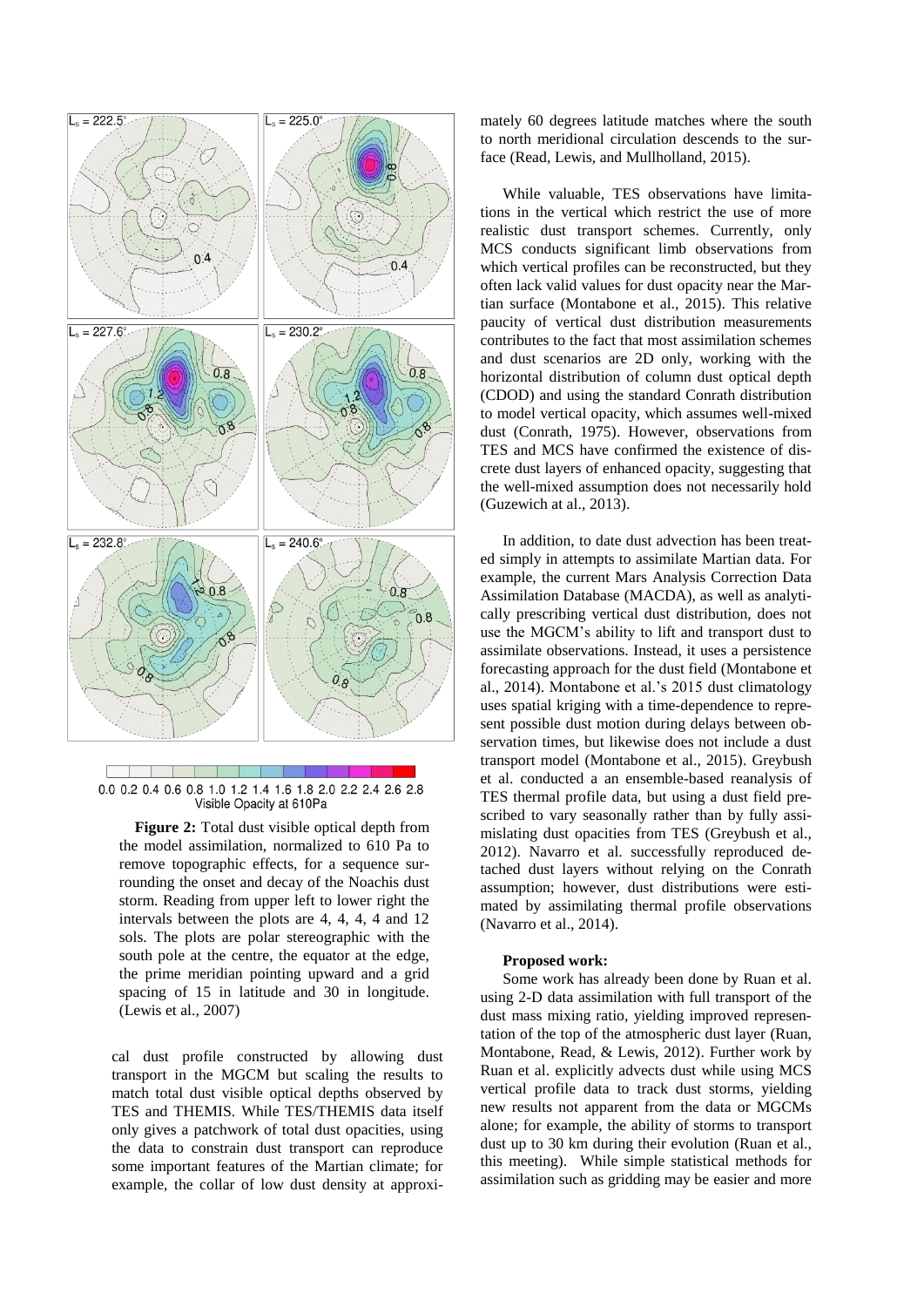generally applicable (Montabone et al., 2015), the results from Ruan and others suggest that more realistic dust advection schemes are a promising avenue for further research; especially in preparation for new TGO data, and to replicate results such as detached dust layers in the upper atmosphere.

However, the question of how exactly to fully couple winds and dust distribution remains an area open for investigation. Some possible methods of modelling dust transport and coupling dust metrics/parameters to wind will be tested on the MGCM and compared with existing assimilation schemes and free-running simulations, with an eye (following Ruan) to a fully 3-D dust assimilation. This would allow for the full exploitation of current and future vertical profiles. A further aim for this project would be to extend the wind-dust coupling to predict dust lifting through surface wind stress and/or dust devil activity. Model uncertainties and robustness can be estimated through ensemble forecasting. A realistic, coupled advection scheme for dust data assimilation combined with greater observational coverage could offer new insights into Martian dust transport and atmospheric behavior.



Figure 3: Zonal- and temporal-mean dust mass mixing ratio (averaged over same time period as Fig. 1), taken from an MGCM in which dust is transported but scaled to match the TES/THEMIS dust optical depth maps of Montabone et al. (2015). The black line at the bottom of the plot indicates the zonal-mean surface pressure.

### **Acknowledgements:**

PMS gratefully acknowledges PhD studentship support from STFC grant ST/N50421X/1.

SRL and LJS thank STFC (ST/L000776/1) and SRL and MRP thank the EU (UPWARDS, Horizon 2020, Ref: 633127) and ESA (MarMITE, ESA contract no. 4000114138/115/NL/PA) for support in related areas.

#### **References:**

- Conrath, Barney J. 1975. "Thermal structure of the Martian atmosphere during the dissipation of the dust storm of 1971." *Icarus* 36-46. doi:10.1016/0019-1035(75)90156-6.
- Greybush, S. J., R. J. Wilson, R. N. Hoffman, M. J. Hoffman, T. Miyoshi, K. Ide, T. McConnochie, and E. Kalnay. 2012. "Ensemble Kalman filter data assimilation of Thermal Emission Spectrometer temperature retrievals into a Mars GCM." *J. Geophys. Res.* doi:10.1029/2012JE004097.
- Guzewich, S. D., E. R. Talaat, A. D. Toigo, D. W. Waugh, and T. H. McConnochie. 2013. "High-altitude dust layers on Mars: Observations with the Thermal Emission Spectrometer." *J. Geophys. Res. Planets* 1177-1194. doi:10.1002/jgre.20076.
- Haberle, R. M., C. B. Conway, and J. B. Pollack. 1982. "Some effects of global dust storms on the atmospheric circulation of Mars." *Icarus* 322- 367. doi:10.1016/0019-1035(82)90129-4 .
- Lahoz, W., B. Khattatov, and R. Menard, . 2010. *Data Assimilation: Making Sense of Observations.* Berlin: Springer.
- Lewis, S. R., P. L. Read, B. J. Conrath, J. C. Pearl, and M. D. Smith. 2007. "Assimilation of Thermal Emission Spectrometer atmospheric data during the Mars Global Surveyor aerobraking period." *Icarus* 327-347. doi:10.1016/j.icarus.2007.08.009.
- Lorenc, A. C., R. S. Bell, and B. Macpherson. 1991. "The Meteorological Office analysis correction data assimilation scheme." *Q. J. R. Meteorol. Soc.* doi:10.1002/qj.49711749704.
- Montabone, L., F. Forget, E. Millour, R. J. Wilson, S. R. Lewis, B. Cantor, D. Kass, et al. 2015. "Eightyear climatology of dust optical depth on Mars." *Icarus* 65-95. doi:10.1016/j.icarus.2014.12.034.
- Montabone, L., K. Marsh, S. R. Lewis, P. L. Read, M. D. Smith, J. Holmes, A. Spiga, D. Lowe, and A. Pamment. 2014. "The Mars Analysis Correction Data Assimilation (MACDA) Dataset V1.0." *Geosci. Data J.* 129-139. doi:10.1002/gdj3.13.
- Navarro, T., F. Forget, E. Millour, and S. J. Greybush. 2014. "Detection of detached dust layers in the Martian atmosphere from their thermal signature using assimilation." *Geophys. Res. Lett.* 6620- 6626. doi:10.1002/2014GL061377.
- Read, P. L., S. R. Lewis, and D. P. Mulholland. 2015. "The physics of Martian weather and climate: a review." *Rep. Prog. Phys.* doi:10.1088/0034- 4885/78/12/125901.